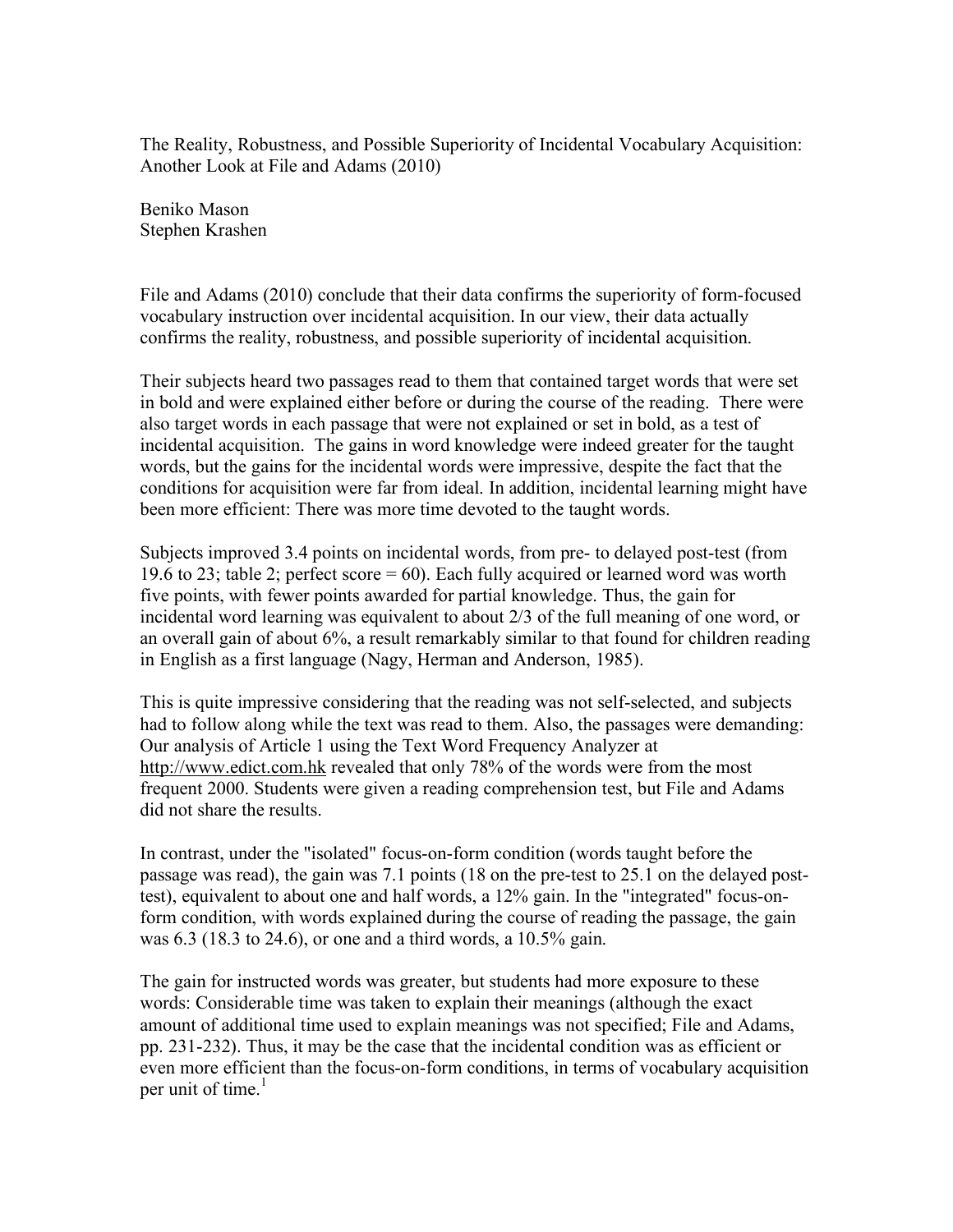It should also be pointed out that the focus-on-form words were rapidly forgotten, with scores plummeting between the immediate post-test and the delayed post-test, given only 16 days after the treatment. This was not the case for incidentally acquired words (see table 1 and figure 1 below, from data in File and Adams, table 2).

| Table 1. Fletest, I osticst and Delayed Test results. |      |      |         |
|-------------------------------------------------------|------|------|---------|
|                                                       | pre  | post | delayed |
| Incidental                                            | 19.6 | 21.9 | 23      |
| Integrated                                            | 18.3 | 33.6 | 24.6    |
| Isolated                                              | 18   | 371  | 25.1    |

Table 1: Pretest, Posttest and Delayed Test results.

Focus on form conditions: integrated, isolated (see text for explanation)





## DISCUSSION

Even if it were established that focus-on-form vocabulary development is as efficient or even more efficient than incidental learning, incidental acquisition has major advantages. Reading results in much more than vocabulary development: it contributes to grammatical competence, writing ability, spelling, and more knowledge of the world (Krashen, 2004). In addition, it is, for most people, interesting and pleasant, making it likely that acquirers will continue doing it. The same cannot be said for form-based activities.